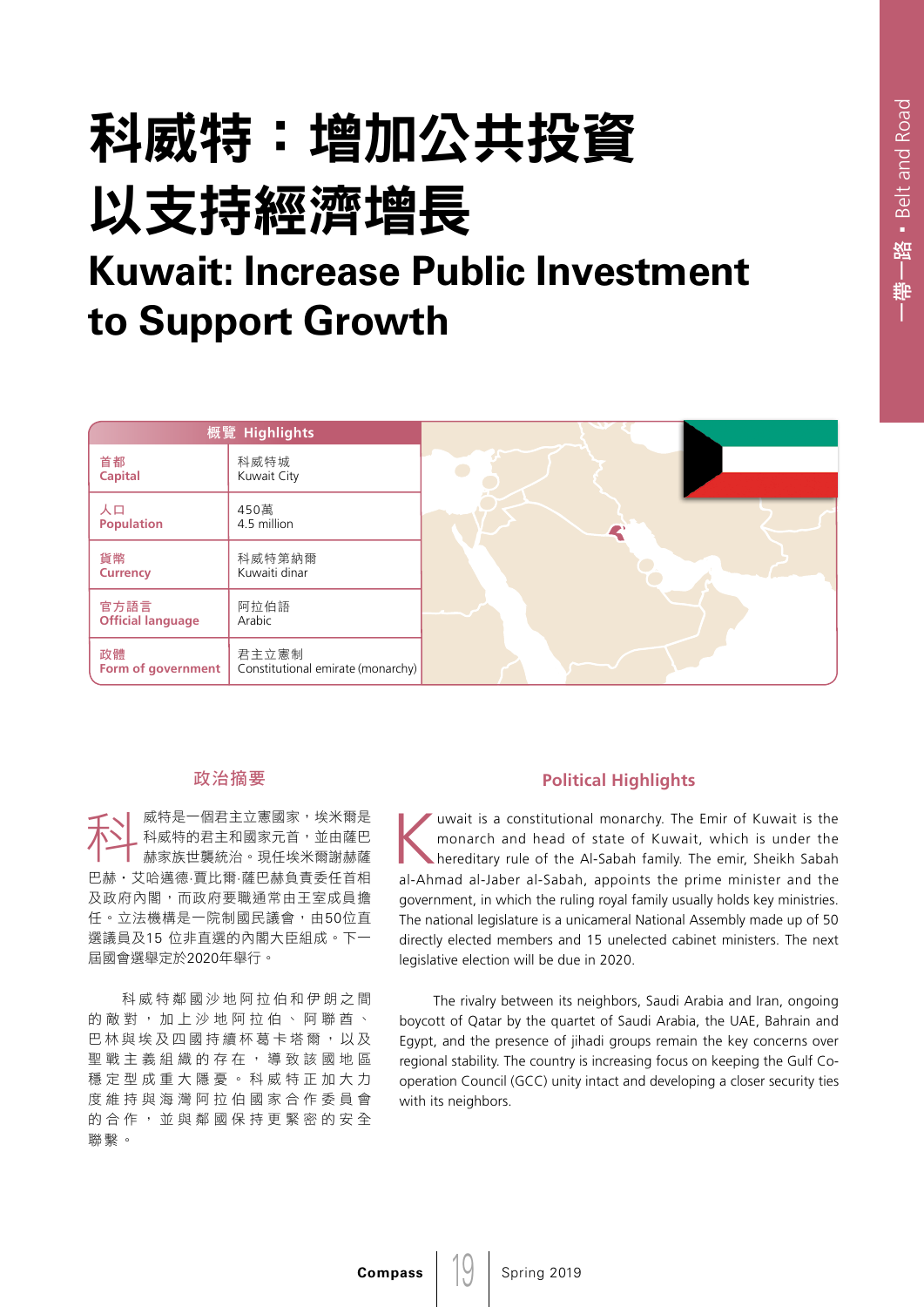# 带一路 • Belt and Road 一帶一路•Belt and Road

#### 經濟趨勢

科威特是其中一個最富裕的 阿拉伯國家,是世界第九大產油國, 其石油蘊藏量於全球排名第七。石油 及天然氣業一直是該國的經濟支柱, 碳氫類產品佔國內生產總值約55%, 另佔出口總額超過90%。2017年科威特 國內生產總值錄得收縮,主要受石油 輸出國家組織協議減產所影響。雖然 如此,該國保持經常帳盈餘,其主權 財富基金擁有大量外匯資產,具備充 裕空間增加公共投資,藉以支持經濟 增長。

2019 年 1 月,標準普爾確認科威特 的長期發行人違約評級為 A A , 前景 展望為穩定。評級展望為穩定反映標準 普爾認為,在主權財富基金支持下, 未來兩年公共及對外經常帳可望保持 強勁,此舉應可稍為減輕該國過於依賴 石油,以及紓緩地緣政治緊張關係的 相關風險。

#### 香港與科威特的貿易

香港對科威特出口總值由 2017 年 的 12.21 億港元下跌 5.4% 至 2018 年 的 11.55 億港元。出口至科威特的三大 類貨品為: (1) 電訊及聲音收錄及重播 器具及設備 (+3.2%) 、 (2) 辦公室機器 及自動資料處理機 (-8.2%) 及 (3) 攝 影 器具、設備及用品;光學貨品;鐘錶 (+15.7%) ,共佔香港對科威特出口總 值71.7%。

#### **Economic Trend**

Kuwait is one of the richest Arab countries. It is the world's ninthlargest crude oil producer and its oil reserves are the world's seventh largest. The oil and gas sector remains the backbone of the economy with hydrocarbon products accounting for around 55% of the total GDP and over 90% of total exports. The GDP contracted in 2017 due to lower oil output on the back of the Organization of the Petroleum Exporting Countries (OPEC) agreement to cut production. Nevertheless, the country maintains a sovereign wealth fund with sizeable foreign assets derived from its current account surpluses, which provides policy space to increase public investment to support growth.

In January 2019, Standard and Poor's (S&P) affirmed Kuwait's long-term issuer debt rating at 'AA' with a stable outlook. The stable outlook reflected S&P's expectation that Kuwait's public and external balance sheets will remain strong over the next two years, supported by its sovereign wealth fund. This should partially mitigate the risks related to the country's undiversified oil-dependent economy, and rising geopolitical tensions in the region.

#### **Hong Kong – Kuwait Trade**

Total exports from Hong Kong to Kuwait decreased by 5.4% from HK\$1,221 million in 2017 to HK\$1,155 million in 2018. The top three export categories to Kuwait were: (1) telecommunications and sound recording and reproducing apparatus and equipment (+3.2%), (2) office machines and automatic data processing machines (-8.2%), and (3) photographic apparatus, equipment and supplies and optical goods; watches and clocks (+15.7%), which represented 71.7% of total exports to Kuwait.

| 主要出口商品 (佔2016年總額百分比*)<br>Major Merchandise Exports (% of Total, 2016*) |                               |       |                                                                     | 主要進口商品 (佔2016年總額百分比*)<br>Major Merchandise Imports (% of Total, 2016*) |       |  |  |
|------------------------------------------------------------------------|-------------------------------|-------|---------------------------------------------------------------------|------------------------------------------------------------------------|-------|--|--|
|                                                                        | 石油和石油產品<br>Oil & oil products | 88.9% | 半製成品                                                                | Intermediate goods                                                     | 40.0% |  |  |
| 非油產品                                                                   | Non-oil                       | 11.1% | 消費品                                                                 | Consumer goods                                                         | 40.0% |  |  |
|                                                                        |                               |       | 資本商品                                                                | Capital goods                                                          | 20.0% |  |  |
| 三大出口市場 (佔2017年總額百分比)<br>Top Three Export Markets (% of Total, 2017)    |                               |       | 三大進口市場 (佔2017年總額百分比)<br>Top Three Import Markets (% of Total, 2017) |                                                                        |       |  |  |
| 南韓                                                                     | South Korea                   | 16.0% | 中國                                                                  | China                                                                  | 16.4% |  |  |
| 中國                                                                     | China                         | 15.2% | 美國                                                                  | US.                                                                    | 10.2% |  |  |
| 印度                                                                     | India                         | 10.5% | 阿聯酋                                                                 | <b>UAE</b>                                                             | 8.7%  |  |  |

資料來源:經濟學人智庫<br>Source: Economist Intelligence Unit

\*可供查閱的最新數據 Most recent data available